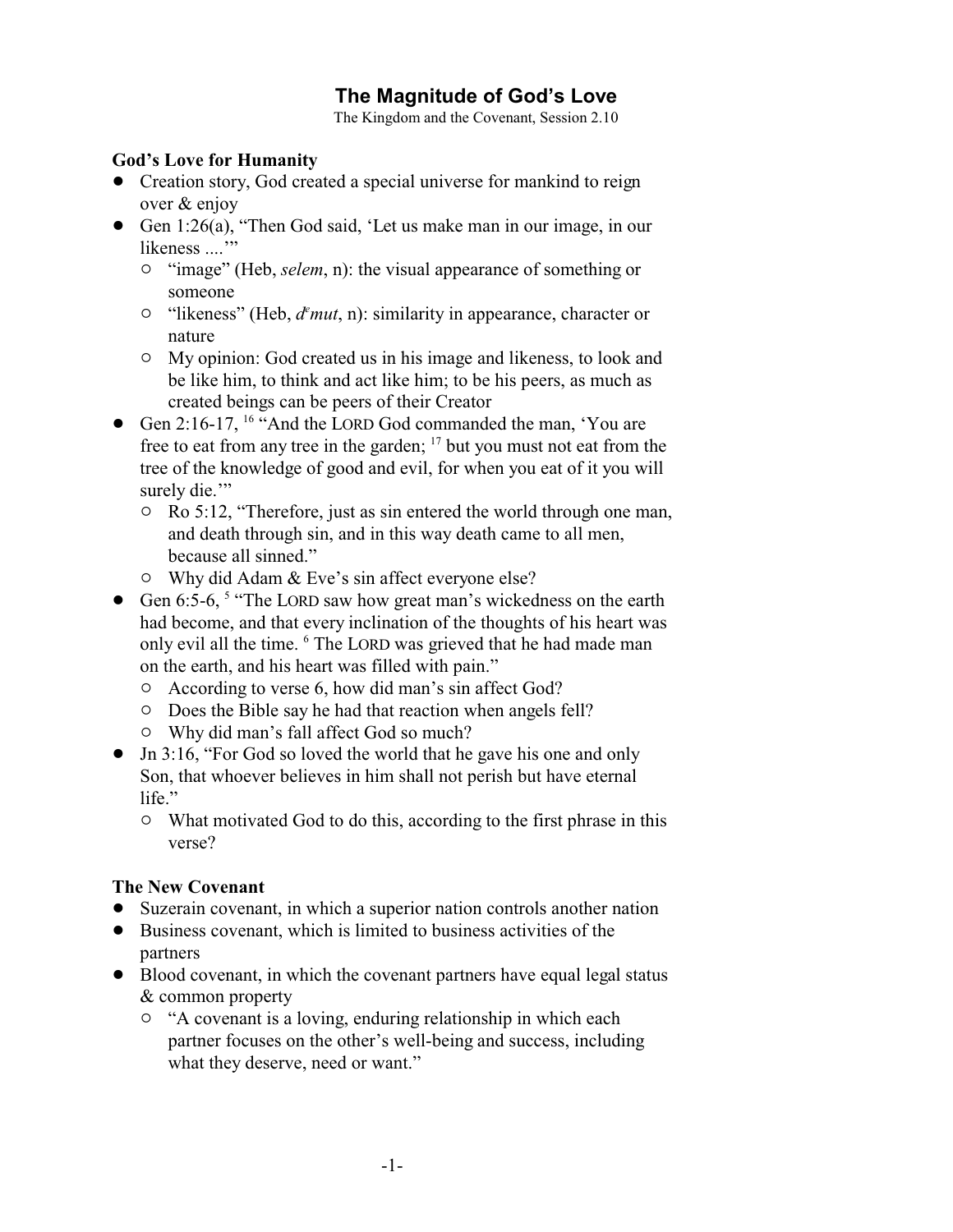# **How Much More**

- Ro 5:9, "Since we have now been justified by his blood, how much more shall we be saved from God's wrath through him!"
	- Why will we not experience God's wrath over sin?
- Ro 5:10, "For if, when we were God's enemies, we were reconciled to him through the death of his Son, how much more, having been reconciled, shall we be saved through his life!"
- Ro 5:15, "But the gift is not like the trespass. For if the many died by the trespass of the one man, how much more did God's grace and the gift that came by the grace of the one man, Jesus Christ, overflow to the many!"
- Ro 5:17, "For if, by the trespass of the one man, death reigned through that one man, how much more will those who receive God's abundant provision of grace and of the gift of righteousness reign in life through the one man, Jesus Christ."
- What did we do to deserve God's grace?
- ! How was God legally justified in sending his Son to die in our place"
- Why did he do that?
- ! Because God adopted us into his family, what should we call him?
- What does all this reveal about his love for us?

# **Jesus**

- Jesus the man & the image of God
	- " Jn 14:9, "Anyone who has seen me has seen the Father."
		- What was Jesus saying about his own nature?
	- $\circ$  Col 1:15, "He is the image of the invisible God, the firstborn over all creation."
		- "image" (Gk, *eikon*, n): similarity in appearance, character or nature
		- "firstborn" (Gk, *prototokos*, adj): the first in a series
	- <sup>o</sup> Ro 8:29, "For those God foreknew he also predestined to be conformed to the likeness of his Son, that he might be the firstborn among many brothers."
		- "likeness" (Gk, *eikon*, n)
		- "firstborn" (Gk, *prototokos*, adj)
	- $\circ$  God created humanity in his image & likeness; similar to his appearance & nature
		- Now he's restoring that likeness in us by conforming us to the likeness of Jesus!
		- God is developing Jesus' qualities & traits in us, so we'll be like both Jesus & Father
	- " 2 Co 3:18, "And we, who with unveiled faces all reflect the Lord's glory, are being transformed into his likeness with ever-increasing glory, which comes from the Lord, who is the Spirit."
	- $\circ$  What did we do to deserve this?
	- $\circ$  How is God justified in doing this, despite our original sinful condition?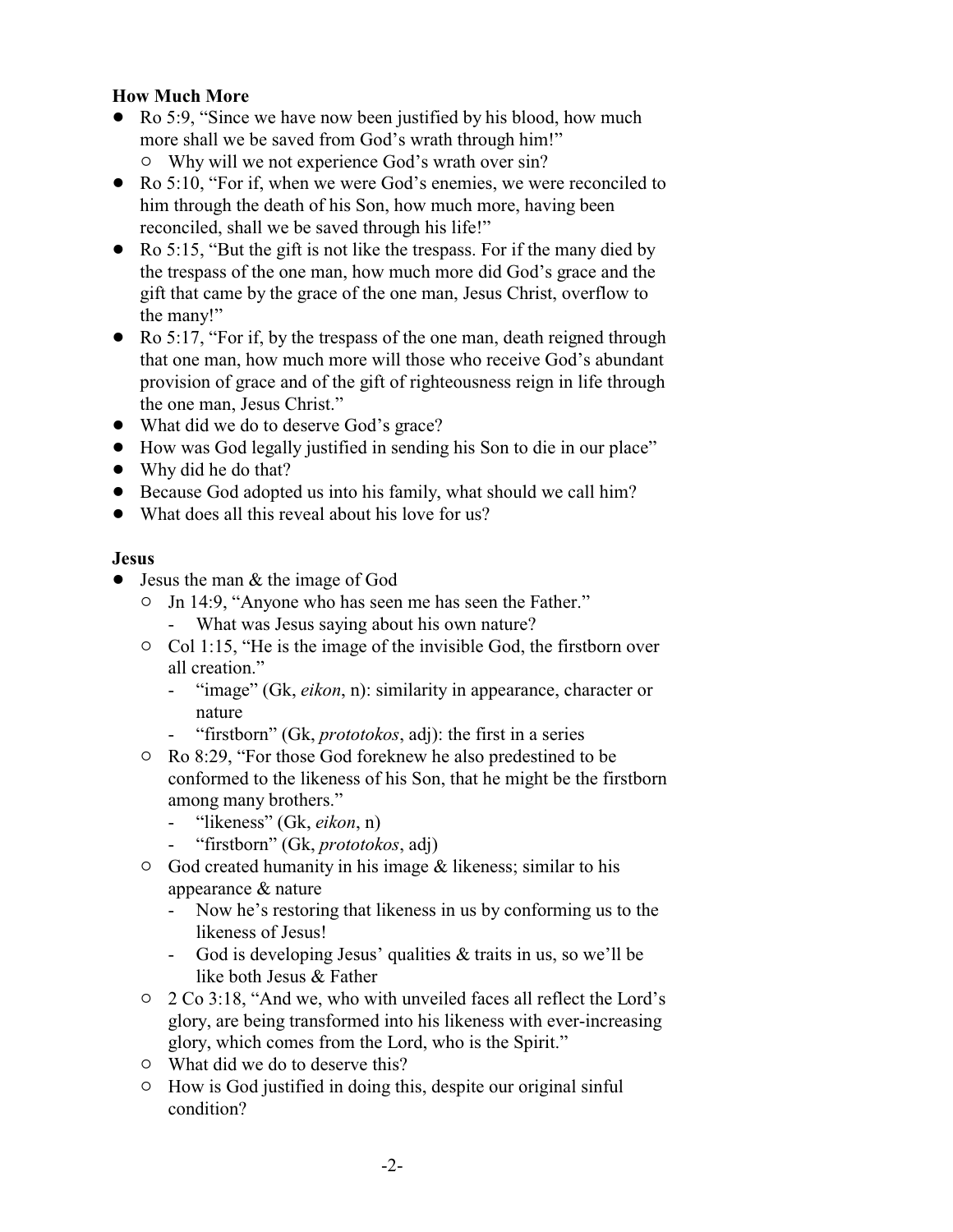- $\circ$  Why would he do this?
- $\circ$  How is this an expression of his love & intent for us?
- Jesus the Son of God
	- $\circ$  Jn 5:18, "For this reason the Jews tried all the harder to kill him; not only was he breaking the Sabbath, but he was even calling God his own Father, making himself equal with God."
		- "equal" with God (Gk, *isos*, adj): having the same quality, quantity, value or measure as another
	- $\circ$  Jesus is the Son of God
		- "son" (Gk, *huios*, n): son

# **God's Sons & Daughters**

- We are God's children sons  $&$  daughters
	- <sup>o</sup> Gal 3:26, "You are all sons of God through faith in Christ Jesus."
		- *huios*: adult child with family authority, responsibilities, rights & privileges
	- $\circ$  Ro 8:14, "... those who are led by the Spirit of God are sons of God."
		- "sons" (Gk, *huios*, n): same word
	- $\circ$  If Jesus was claiming to be equal with God by calling himself the Son/*huios* of God, does the Bible indicate we're "equal" with God because it calls us *huios* of God?
	- o Are we actually "equal" with God or Jesus?
- God's kingdom is completely available to us
	- $\circ$  Lk 12:32, "Do not be afraid, little flock, for your Father has been pleased to give you the kingdom."
		- Give us what? How much of it?
	- $\circ$  Mt 16:19, "I will give you the keys of the kingdom of heaven; whatever you bind on earth will be bound in heaven, and whatever you loose on earth will be loosed in heaven."
		- What's the significance of having the keys of the kingdom?
- We are God's heirs
	- " Ro 8:17, "Now if we are children, then we are heirs heirs of God and co-heirs with Christ, if indeed we share in his sufferings in order that we may also share in his glory."
		- If we're coheirs with Jesus, what does that reveal about what's available to us?
	- $\circ$  Eph 1:14, Holy Spirit "is a deposit guaranteeing our inheritance until the redemption of those who are God's possession – to the praise of his glory."
	- $\circ$  Col 1:12, "... giving thanks to the Father, who has qualified you to share in the inheritance of the saints in the kingdom of light." - What did we do to qualify for this inheritance?
	- <sup>o</sup> Heb 6:12, "We do not want you to become lazy, but to imitate those who through faith and patience inherit what has been promised."
		- What must we do to inherit the promise?